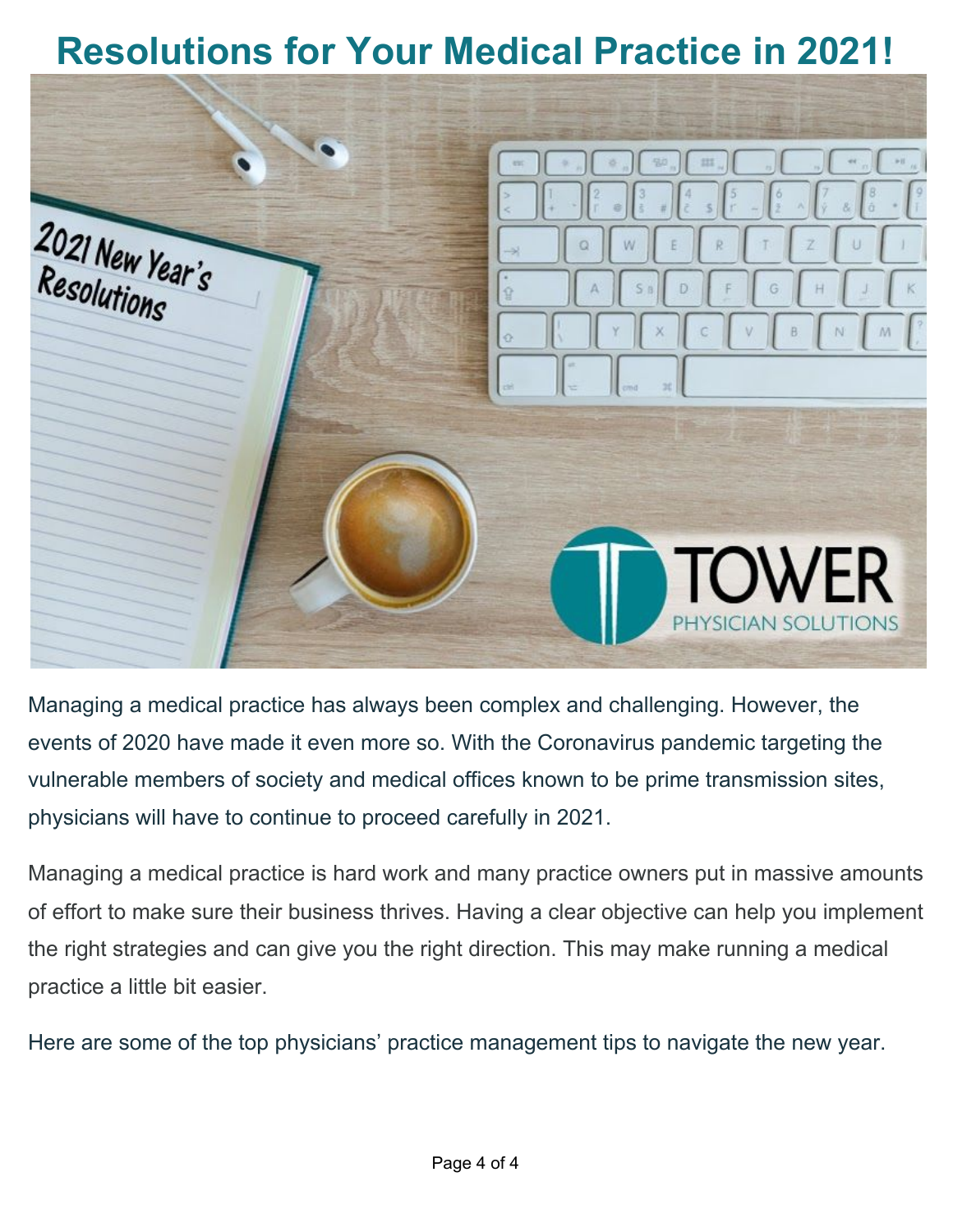## **Audit Your Current Tools and Practices**

Before you start implementing new tools or continuing with the status quo, it's essential to audit the previous year. With 2020 bringing so many changes, this exercise is more important now than ever.

Take a look at what protocols and software were in place when 2020 started and determine what still has merit and what's now obsolete. From there, take a look at any new policies and tools that have been implemented since the beginning of the pandemic to evaluate whether they're a short-term fix or a long-term solution.

Once you have a better idea of what's working and what isn't, you can set priorities for 2021 improvement opportunities. This exercise ensures that you're making intentional changes to your practice management.

#### **Make Way for New Technology**

The COVID-19 situation has fast-tracked many of the technological advancements that were underway prior to 2020. The prevalence of telemedicine has grown exponentially over the past year and will continue to hold strong in 2021.

Now is the time for you to embrace new technology in your practice. Consider what tools you can use and update to ensure you have a streamlined, centralized management system. Consider everything from administrative tasks like billing and payroll to scheduling and virtual appointments.

Embracing new technology in your practice management procedures could be the difference between holding strong and losing patients in 2021.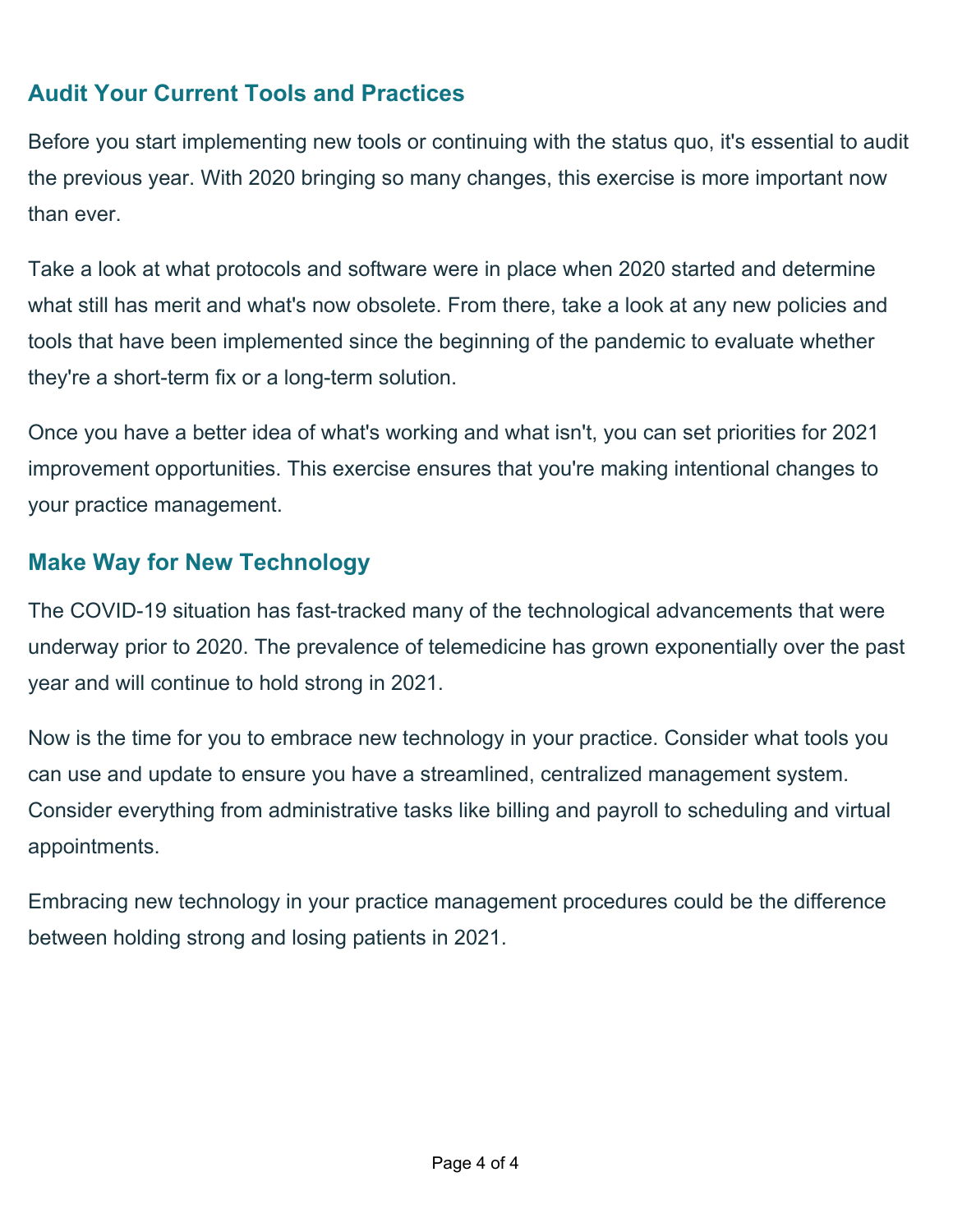### **Prioritize the Patient Experience**

Consider how your patients interact with your practice. Medical practices historically straddle the line between public service and for-profit business services. Unfortunately, many physicians have failed to implement the key essence of running a business: prioritizing customer care.

Prioritize the patient experience by showcasing that you value their time rather than letting them wait past their scheduled appointment. For example, have someone in place to help Medicare beneficiaries navigate their Part D plan for insurance or what a patient can expect during cancer treatment. Prioritize the little touches, like addressing them by name and using active listening skills.

The more valued a patient feels, the more comfortable they'll be when sharing personal information. Prioritizing the patient experience builds trust beyond the basic confidentiality agreements. This open dialogue allows physicians to provide better care and prevents patient turnover.

#### **Clarify Your Communications**

The year 2020 sparked a lot of confusion and changes in how practices operate. A goal for 2021 should be to clarify communications and ensure that patients know what to expect from your practice. Consider implementing or strengthening your practice's online presence to share important updates, valuable resources, and proactive health tips. Clear communications go hand-in-hand with a positive patient experience.

#### **Care for Your Employees**

Employees and office staff are the face of the practice. They're the first touchpoint with patients and often have to deal with complex situations and interactions. Keep in mind that it's not only your patients who have faced challenges during 2020; your staff is also navigating the stress and uncertainty of the pandemic.

Put an employee care plan in place to ensure your people are safe and healthy with opportunities to grow. Rethink your scheduling to help minimize the risk of contracting the virus while allowing ample time for staff to step away and come back refreshed.